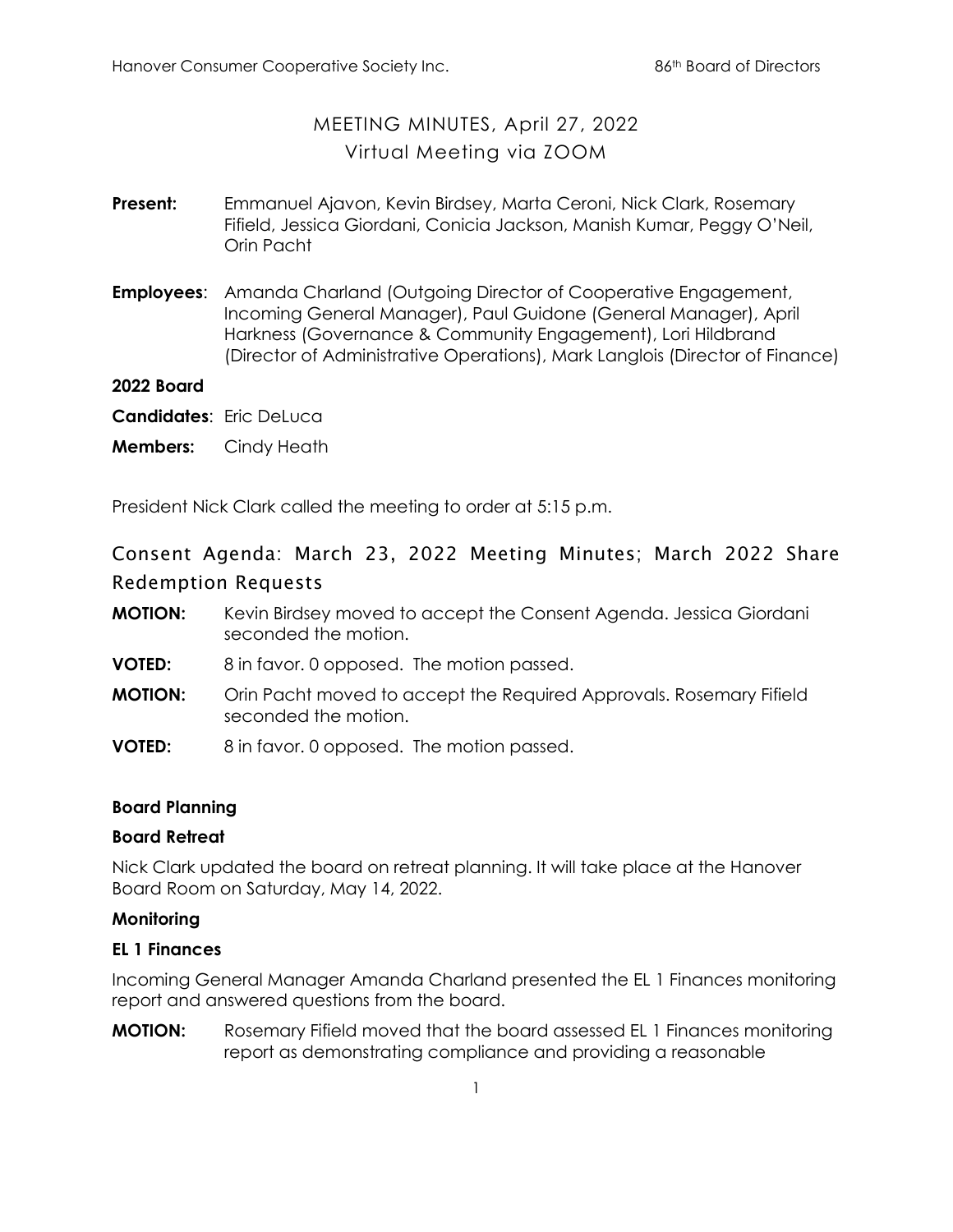interpretation of the policy acknowledging non-compliance of EL 1.2 and EL 1.3. Orin Pacht seconded the motion.

**VOTED:** 8 in favor. 0 opposed. 1 abstained (Marta Ceroni – she was not in attendance for the discussion period). The motion passed.

Marta Ceroni joined the meeting at 5:27 p.m.

#### **Member Input**

Co-op member and co-leader of Lebanon High School Students for Sustainability presented a proposal to phase out single-use plastic produce bags at the Co-op. Board members interested in the topic will meet with Amanda to discuss next steps.

### **GP Global and GP 1 – Governing Style**

Emmanuel Ajavon promised to complete the monitoring reports before his term ends.

#### **GP 7 – Monitoring Board Performance**

Nick Clark presented the GP 7 - Monitoring Board Performance monitoring report and noted areas that need improvement. He suggested Governance Committee create a standardized process for board monitoring including creating a monitoring template highlighting areas that need improvement.

#### **Governance Process**

#### **Draft GP 5 – President's Role**

Rosemary Fifield presented Draft GP 5 – President's Role outlining the revisions and explaining the rationale.

- **MOTION:** Jessica Giordani moved to accept GP 5 President's Role (Appendix A) as written. Marta Ceroni seconded the motion.
- **VOTED:** 8 in favor. 0 opposed. The motion passed. (Emmanuel Ajavon was not present for the vote).

Peggy O'Neil joined the meeting at 5:57 p.m.

#### **General Manager Report**

Amanda Charland presented the report and answered questions.

#### **Committee Update**

#### **Election Committee**

Conicia Jackson updated the board on the voting totals and encouraged board members to reach out to their networks to encourage voting.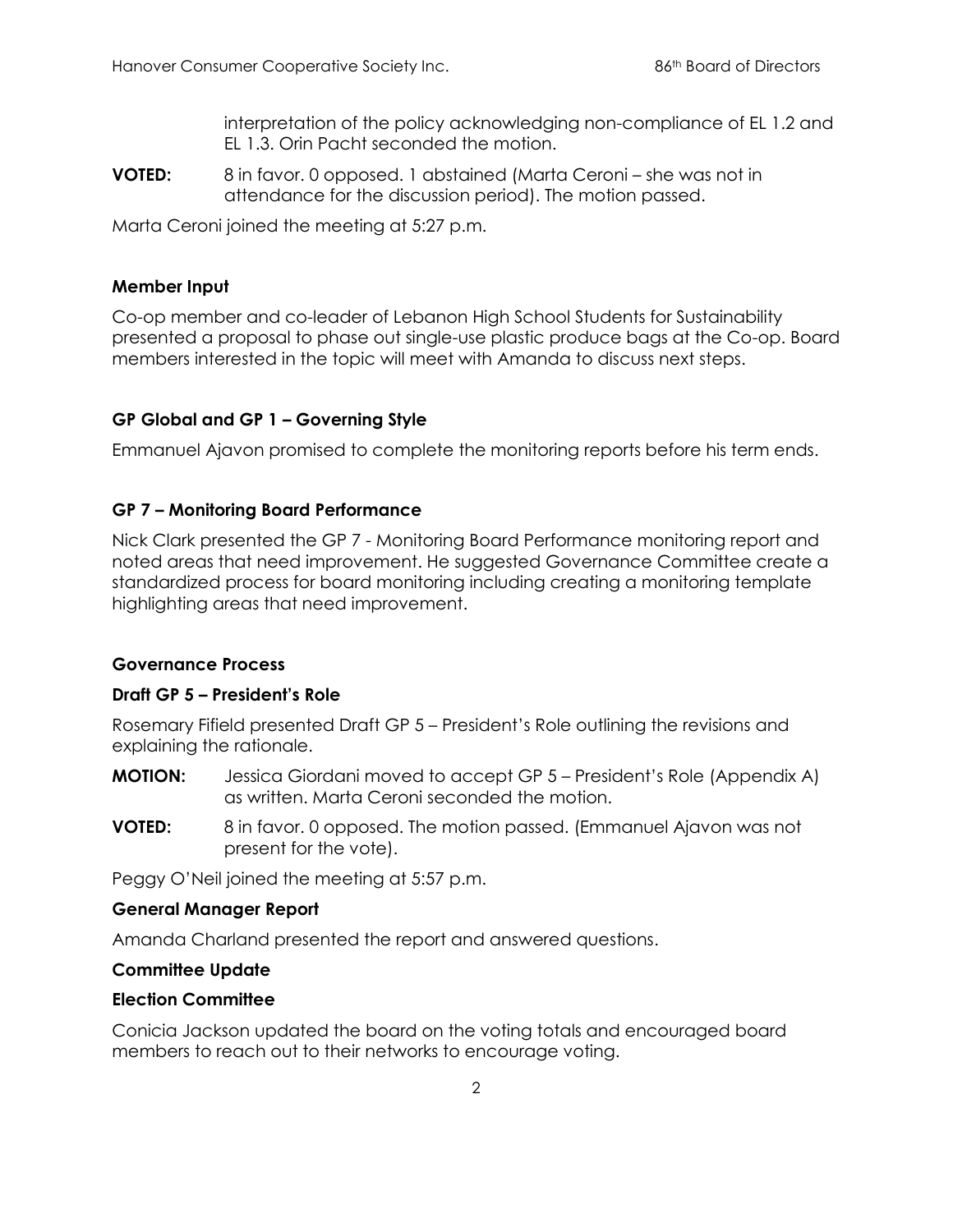Hanover Consumer Cooperative Society Inc. **86th Board of Directors** 86<sup>th</sup> Board of Directors

# **Ends Committee**

Marta Ceroni updated the board on the Ends Survey totals.

# **Adjournment**

The meeting adjourned at 6:27 p.m.

Respectfully submitted, April Harkness **Rosemary Fifield** Governance & Community Engagement Board Secretary